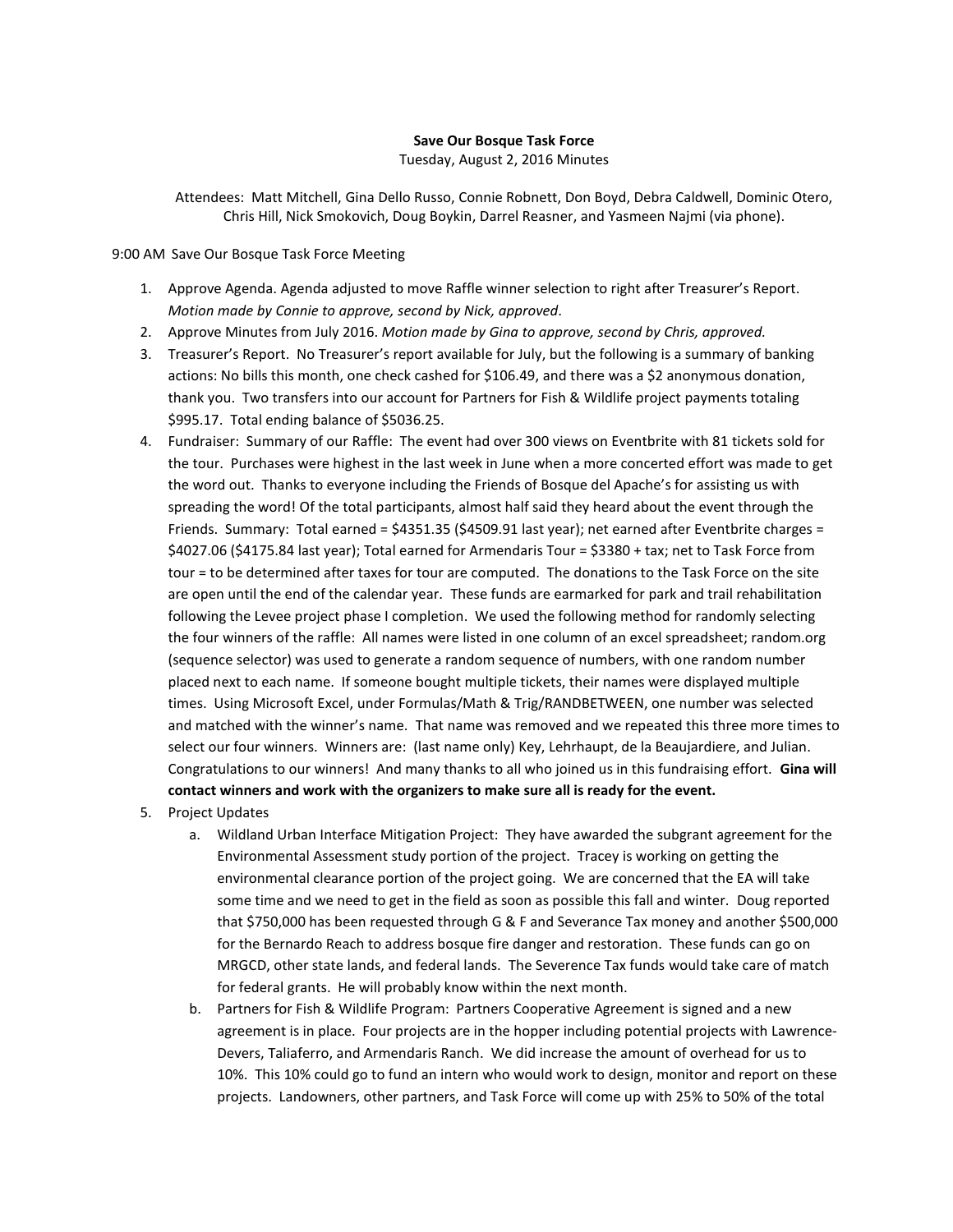costs of each project depending on the value to wildlife for the overall project. We can look at the Task Force requirements for each project and see if they are reasonable. We will plan to meet with Angel and Nyleen this fall to get an update on budgets and planned projects. Gwen is working with Susan Aranda and her property near Bernardo, this could be considered one of our projects or be a stand-alone project, we will check.

- c. Sevilleta NWR Cooperative Agreement: In place. We will meet this fall with Sevilleta NWR and line out what is needed.
- d. Socorro Nature Area: Chris reported that BLM has funds awarded but with staff shortages, the infrastructure improvements (\$300,000) are on hold until engineering support is available. They are working on the Quebradas Scenic Byway at this time. Riverine Parks: **Doug will contact Jacob and see if we can get out there in September.** First phase of levee should be done by end of calendar year, second phase coming along with bentonite core being installed. The Inmate Work Crew will begin working after the first of September. First they will do some fire rehab work in Escondida Fire footprint and then they will be working the ribbon from Brown Arroyo south. For the fire, they will work north and south of the bridge on the west side of the river, both the ribbon and the active floodplain. There may be the opportunity to do restoration with some of the Severance tax or G & F funds in this area.
- e. Rio Grande Trail Commission: Next meeting is on September 22 in Corrales. Related topic: TAP grant to the City of Socorro has been awarded and they are in the process of putting the contract out for bid. This contractor will prepare the trails plan for the city. James McNeil reported that he let the Mayor and Mable Gonzales at the City offices know that we would like to be involved once a contractor is in place. Gina let him know that a group of interested stakeholders is likely going to meet this fall to talk about the potential Rio Grande trail through our valley. He would be welcome to join that discussion.
- **f.** Restore our Rivers Initiative Connie attended a webinar training session this month hosted by the Tamarisk Coalition. Gina handed out the Tamarisk Coalition the summary of the initiative being developed by TC. The formal public introduction of the initiative is scheduled for this fall. If more information is needed, please let Gina know. The Task Force is hoping to present to McCune Charitable Foundation soon to see about possible support from them. **Gina and Connie will meet to review the training materials and work on the website.**
- g. Other: 1) Darrel Reasner presented his ideas of how we can address the problems of trash along the bosque. He worked with his son recently cleaning up the bosque and dealt with numerous illegal dumping sites. He suggested the Task Force hire someone part time to patrol, pick up trash, and coordinate slash burning, wood harvesting, and other work that is needed. Maintenance would curtail trash-dumping activities but we would need partners to contribute vehicles and funds. **Darrel said he would be willing to help with this effort, Doug will assist**, write up the request, work with us to hire a contractor that could be reimbursed for mileage and standard vehicle maintenance. Partners contributing could be the County, City, MRGCD, Tech, others. The added presence out there could limit trash the trash we deal with at our twice a year trash pickup days. It would not take much funding from each entity. *Gina made a motion to pursue the options available in terms of a lasting partnership to maintain the bosque trash free, Matt seconded, approved.* 2) Trash pickup for the Festival of the Cranes: Last year the Task Force organized a trash pickup day along Highway 1 from San Antonio to the fee booth on Bosque del Apache NWR timed to precede the Festival. Participation was good and everyone did a great job. This year, Gina asked Deb if the Friends and Refuge staff might volunteer to help? This event is tentatively planned for the Sunday before Festival week. Doug reported that Roy Baca,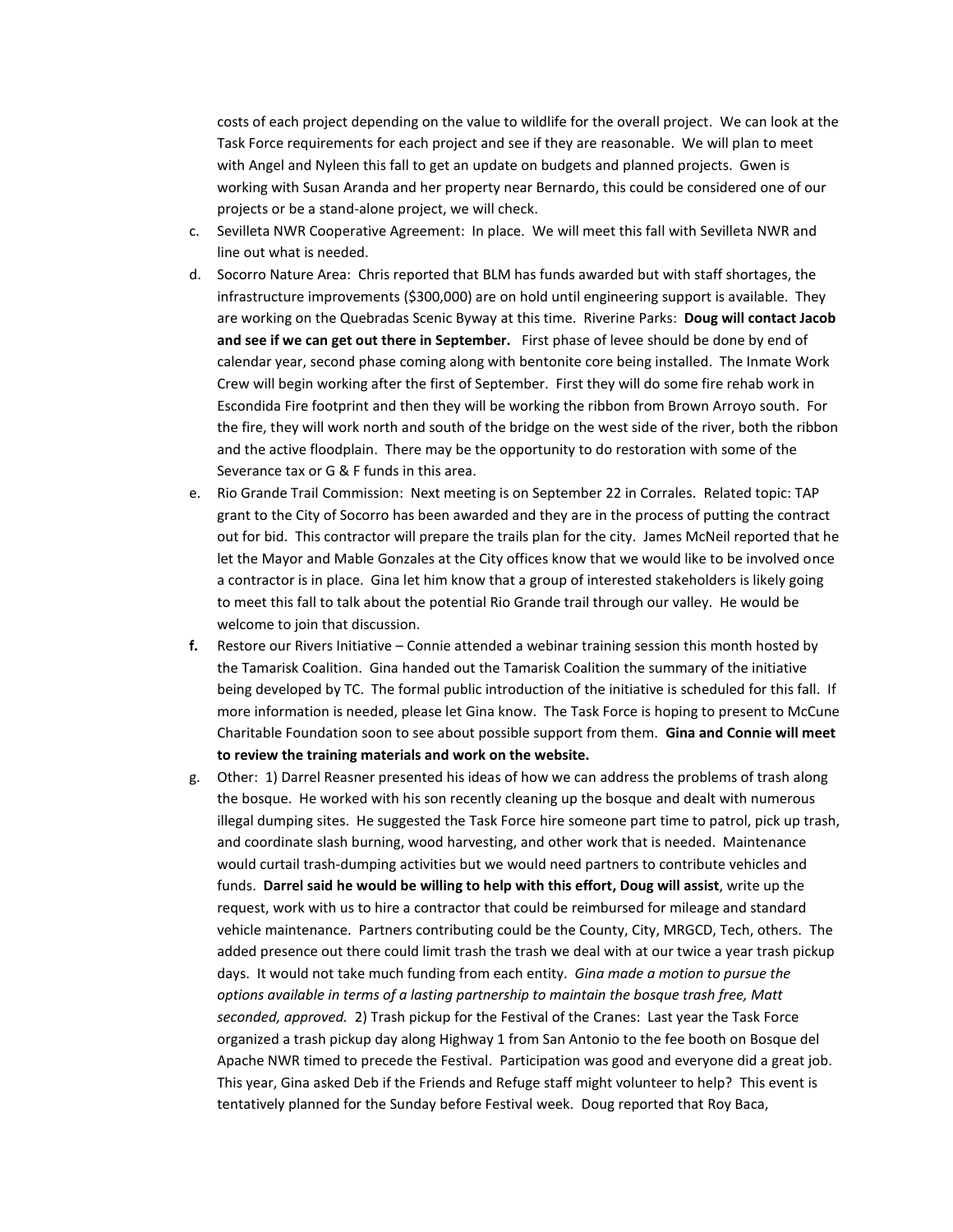Operations Manager at the City landfill, phone # 575-518-8665, will assist us in getting free dump privileges when we have trash pickup days like this one. **Gina will write up something for Deb for the next Bosque Watch Newsletter** by the end of September on this event and will work with Deb or a designate on logistics. 3) Dustin Armstrong of the Bureau of Reclamation reported to Nick that they are working on habitat restoration from San Acacia to Brown Arroyo, which includes vegetation removal and bank lowering. We had a presentation on this work from Todd Caplan of GeoScience Analysis, Inc. earlier in the year and Fred, Gina, and others went out in the field to look at some of these sites. Reclamation has also worked down at Ft. Craig to open up the access road so fire crews can respond more easily to fires in this area. In Bernardo, people are calling to ask about the defoliation due to the Tamarisk leaf beetle. Dustin reported that Reclamation and FWS will meet to discuss this but Dustin didn't feel the need for our involvement at this time. On a related note, the Task Force has been asked by landowners and agency personnel to convene a meeting to discuss the leaf beetle and subsequent actions to address fire danger and wildlife habitat improvements in the greater area affected. We will host a meeting this fall, in Socorro, and invite professionals who know about the beetle. Discussion points will include impacts by the beetle, southwestern willow flycatcher projects possible to offset impacts to this species because of the beetle, potential funding sources to address these issues, current efforts, and future steps. A small group of agencies would be invited and the public would be welcome, as always, to attend. **Gina and Doug will work with US Fish and Wildlife Partners for Fish and Wildlife and Ecological Services program, NM Department of Game & Fish, Reclamation and others about this event**.

- 6. Update on Fire Danger: tabled.
- 7. Upcoming Events: Conservation Day will tentatively be on October 21 with **Nick and Nicole checking with the schools and Nyleen if this will work for them**. Trash pickup day will tentatively be on October 28, **Doug will check with the County and MRGCD to see when they go back to 5-8 hour days**.
- *8.* Public meeting planning: now working on a Tamarisk leaf beetle meeting. Public meeting was discussed and a possible valley tour for us to look at restoration projects, all this is possible this fall, but will first focus on the leaf beetle meeting. **Gina will contact the Tamarisk Coalition Director to see if they could present. Board members should have potential dates in mind by the next meeting.**
- 9. Other agenda items 1) Deb Caldwell, Friends of Bosque del Apache Executive Director and representing Middle Rio Grande Economic Development Association (MRGEDA) handed out a press release and talked about this effort started by the Chamber of Commerce last year, and a process called SET – stronger communities together. Four counties are working on this (Socorro, Sierra, Valencia, and Catron Counties), with the result being a "high quality plan," which opens up the door to funding opportunities. Tomorrow is the last meeting (UNM Valencia) and their website has the agenda and a draft of the plan with 5 basic focus areas. Two ways we could be involved are to review documents and provide comments and to participate when they run stakeholder meetings in the future. Don Boyd, also of MRGEDA presented an effort to involve UNM's Community and Regional Planning Program interns to work with other partners on the Trail system in our area. We could be a leader in that effort as well. He will be presenting this idea tomorrow at the meeting. 3) Wood permits will be available after Labor Day, **Yasmeen will check the exact date**.
- 10. Calendar items September 6 will be the next Task Force meeting. Bosque Conservation Day is tentatively scheduled for October 21. Trash Pickup Day will be on October 28.
- 11. Individual Reports Matt working with a researcher on a project to monitor interaction between bats and raptors at the bat cave. Next spring, there could be possible volunteering activities. Deb: Friends annual meeting is October 15, so everyone is welcome. **Gina will present at this meeting on ROR initiative**.